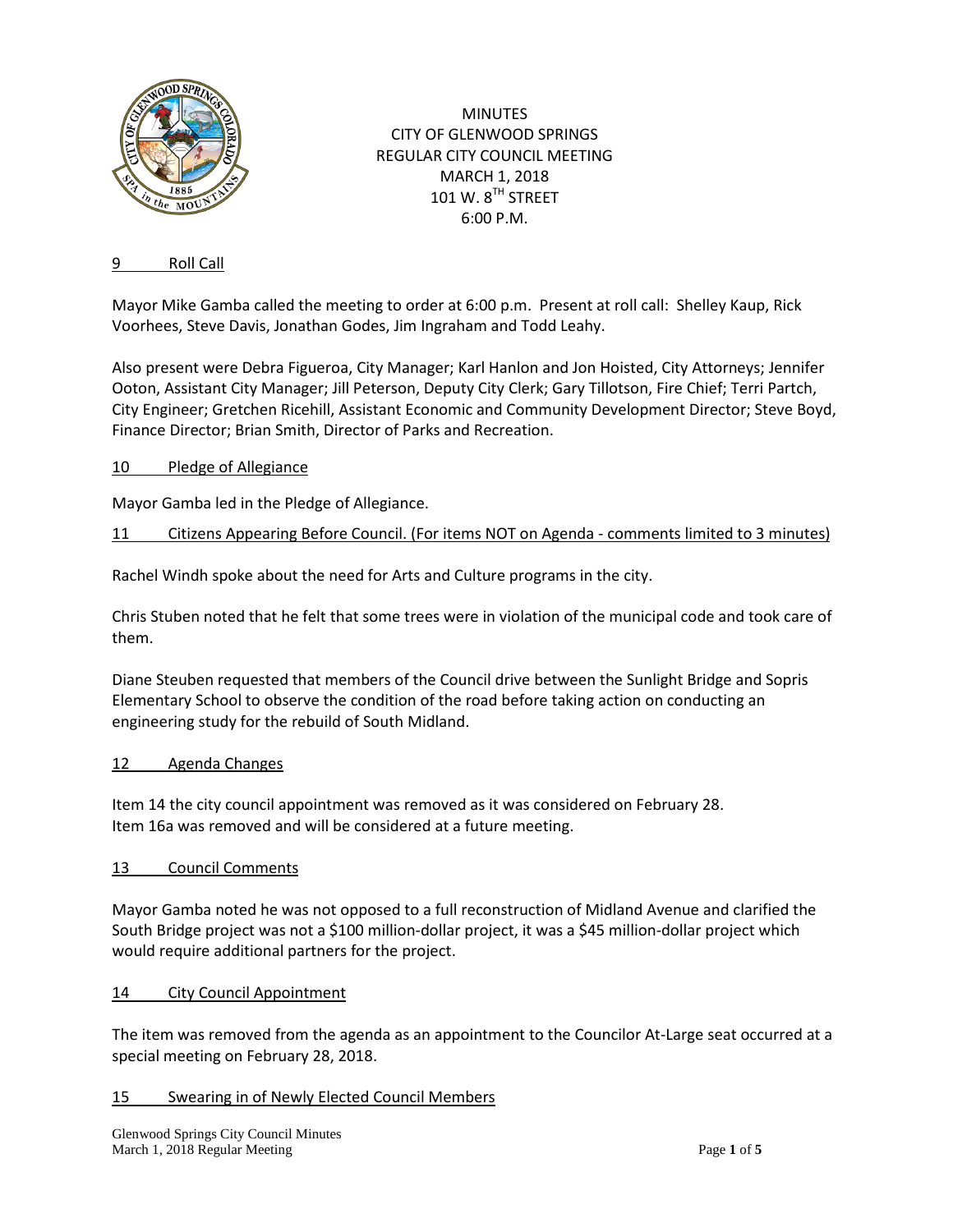Jill Peterson issued the oath of office to new City Council member, Jim Ingram. The council members welcomed Mr. Ingraham to serve as councilor to fill the At-large seat until April 2019.

### 15a Election of Mayor Pro-Tem

Councilor Davis nominated Councilor Leahy as the next Mayor Pro Tem as he had previously served in this capacity prior to Kathryn Trauger. Jim Ingraham seconded the nomination.

Councilor Godes nominated Councilor Kaup as he saw this as a great leadership role for Shelley.

Councilors Kaup and Leahy accepted the nomination.

Jill Peterson read the results:

Kaup: Godes, Voorhees, Kaup Leahy: Davis, Gamba, Ingraham, Leahy

Councilor Leahy was elected as Mayor Pro Tem.

### 16 Consent Agenda:

- A. Receipt of Minutes of the February 15, 2018 Regular Meeting
- B. Community Garden Renewal Agreements
- C. Award of Bid BD 2018-007, 2018 Police Package Full Size SUV
- D. Award of Bid BD 2018-010, 2018 #2500 HD  $\frac{3}{4}$  ton 4x4 Pickup with a Snow Plow
- E. Award of Bid BD 2018-011, #3500 HD Extended Cab Pickup
- F. Award of Bid BD 2018-012, Extended Cab, Mid-Size or Compact 4X4 Pickup
- G. Ordinance No 5, Series of 2018; An Ordinance of the City of Glenwood Springs, Colorado, Repealing Section 050.050.020 of the Glenwood Springs Municipal Code Regarding Bicycle Licenses (SECOND READING)
- H. Ordinance No 6, Series of 2018; An Ordinance of the City of Glenwood Springs, Colorado, Amending 020.020. of the Glenwood Springs Municipal Code Regarding Number of Commissioners and Powers and Duties of the River Commission (SECOND READING)
- I. Agreement with Northslope Capital Advisors
- J. Extension of Fee Waivers in 2018 for Outdoor Seating on Public Sidewalks & Public Plaza Areas
- K. Resolution 2018-10; A Resolution of the City Council of the City of Glenwood Springs, Colorado, Authorizing the Mayor or Mayor Pro-tem to Execute Closing Documents Related to the Sale of Property at 413 9<sup>th</sup> Street, Glenwood Springs, Colorado

### *Mayor Pro-Tem Leahy moved, seconded by Councilor Voorhees, to approve the consent agenda excluding item 16a which had been removed.*

#### *The Motion passed unanimously.*

#### 17 Land Access and Lease Option Agreement South Canyon

Karl Hanlon presented a draft lease option for the exploration and potential development of some facilities in South Canyon. The agreement is a lease option which would allow Canyon Hot Springs to access the property for exploration and assessment initially with a termination date of July 31, 2018. If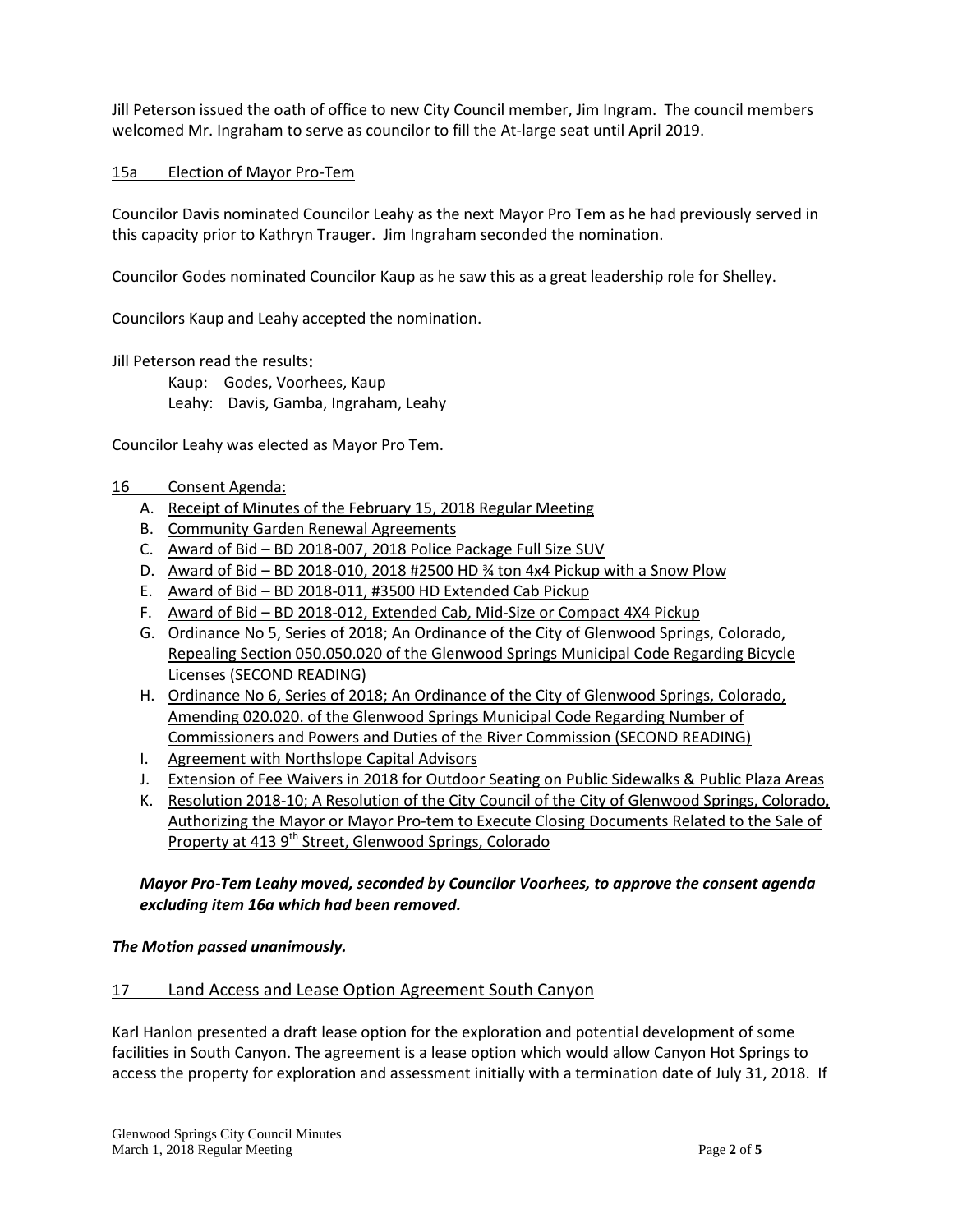the Leasee wished to pursue an application. The application term would commence on August 1, 2018 and terminate on July 31, 2019

Brian Smith, gave a brief history on the amenities in South Canyon and the need to manage the area better to provide a benefit to the public. This lease allows Canyon Hot Springs the ability to test the area to see if future development is a viable option.

Steve Beckley, stated that the next year would be spent exploring and testing soils and wells. If the exploration indicates there is a viable option, an application would be submitted to both the City and the County for the appropriate approvals which would include a public comment period.

Mayor Gamba opened the item for public comment.

Gerald Olt spoke against the project. He was concerned about the wildlife and the historical significance of the area.

Tye Richardson expressed concern about the fire danger in the proposed camp grounds and the wildlife.

Craig Amichaux had concerns regarding the coal seam and high fire danger.

Ken Ransom noted there were lots of Hot Springs operators in the State and asked if an asset this large should be put out to bid. He was concerned with the potential developer paying the City 5% of the gross revenue generated on the leased area.

Bruce Stuben was concerned with the wildlife and the shifting ground.

Mayor Gamba closed public comment.

After further discussion, the Council directed the City Attorney to make revisions to the lease to allow for City termination of the lease and contingencies on the gross percentage of revenues generated.

## *Councilor Kaup moved, seconded by Councilor Davis, to continue the Land Access and Lease Option Agreement in South Canyon with direction to the City Attorney to make the discussed revisions.*

## *The Motion passed unanimously.*

# 18 Discussion of Amendments to Sections 070.040.120 and 070.040.130 Regarding Vacation Rentals

Jenn Ooton gave a brief history on vacation rentals. Based on prior Council direction, an Ordinance was drafted to allow the option for either the primary dwelling or an accessory dwelling unit (ADU) to be rented as a vacation rental, but not both. Council had also directed to allow an increase in the number of units within a multi-family building that could be used for a vacation rental.

Mayor Gamba opened the item for public comment:

Kevin Brady stated he was opposed to the changes as it might drastically change the number of vacation rentals which had an impact on housing.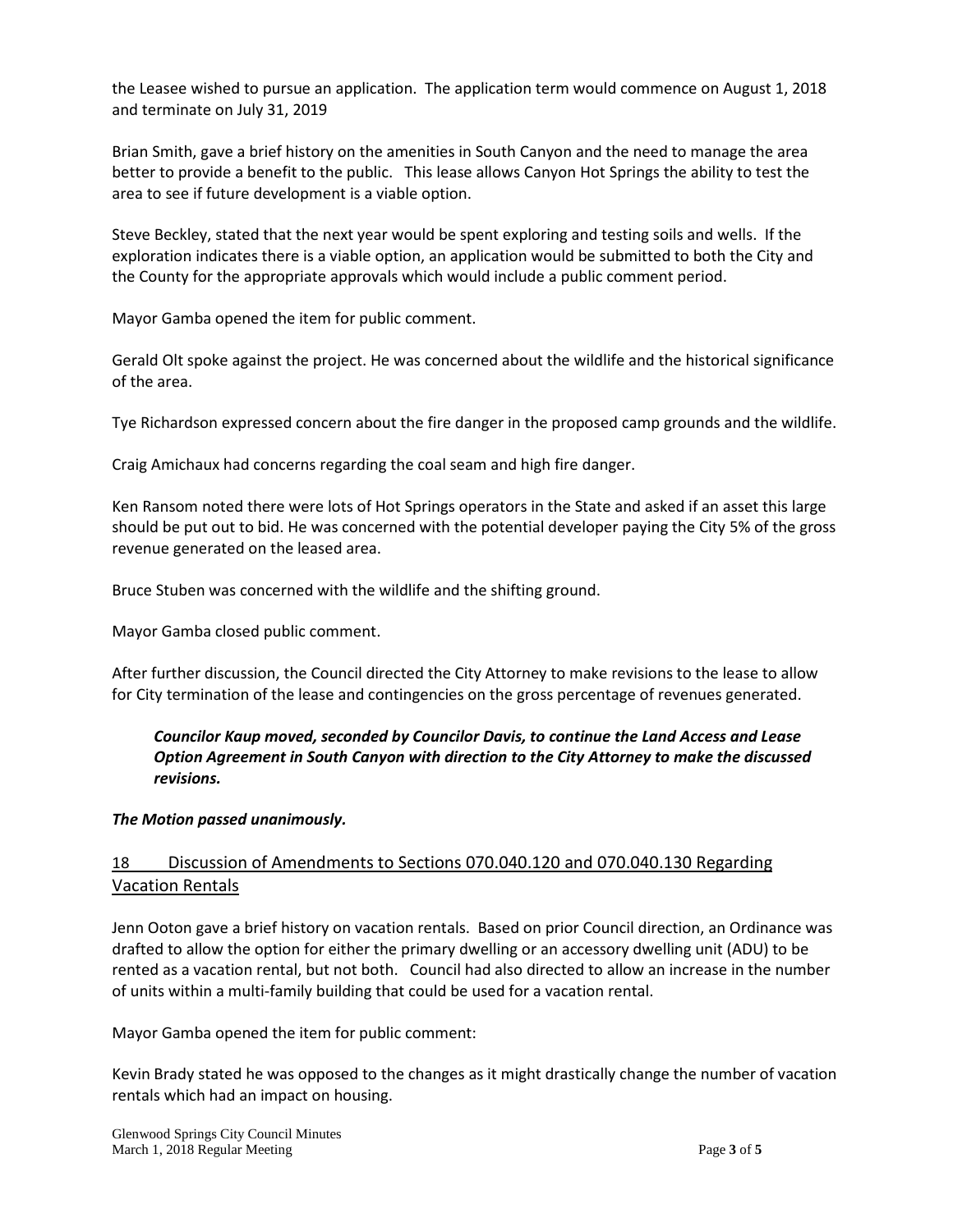Clark Anderson stated he was both a resident and owned a multi-family building with vacation rentals in the downtown. He felt housing affordability was a market issue and that the lack of rentals affected affordability. He stated there is a need for real people to be able to live in the downtown.

Damon Arreyondo commented that he was concerned with allowing ADU's to be used for vacation rentals as the units are lost to long term renters. He stated workers spend their dollars in the City. Taxes for vacation rentals should be the same as hotels.

Ken Murphy said he has seen the numbers from the VRBOS and there is growth but it affects staffing, employees, parking and housing and he would like to talk more about the impacts and managing proponents.

Joel Belmont liked the idea and wants to encourage the use of an ADU.

Ingrid Wussow noted pros and cons for both ADU's and long-term rentals and there would need to be a good sense of balance.

Michael Dunn noted that this ordinance would reduce the housing supply and employees are needed to service the visitors.

Jennifer Vanian commented on the vacation rental business.

Brad Hancock noted the original intent of ADU was for affordable housing. Does not feel that the City should be restraining what people do with their property. He was concerned about the parking.

Marco Dehm, here as a citizen. He supports the ADU change. Think you should be able to rent ADU. Cannot support the Multifamily change

Mayor Gamba closed public comments.

## *Councilor Kaup moved, seconded by Councilor Ingraham, to table this item and to allow staff to conduct community outreach and further research on short term rentals.*

#### *The Motion passed unanimously.*

#### 19 Report from City Administration

- A. City Manager:
	- $\triangleright$  Opportunity Zones
	- $\blacktriangleright$

The Opportunity Zones program was enacted as part of the 2017 tax reform package to address uneven economic recovery and lack of growth. This provides a tax incentive for investors to reinvest unrealized capital gains into low-income urban and rural communities.

B. City Attorney:

No comments were noted by the City Attorney.